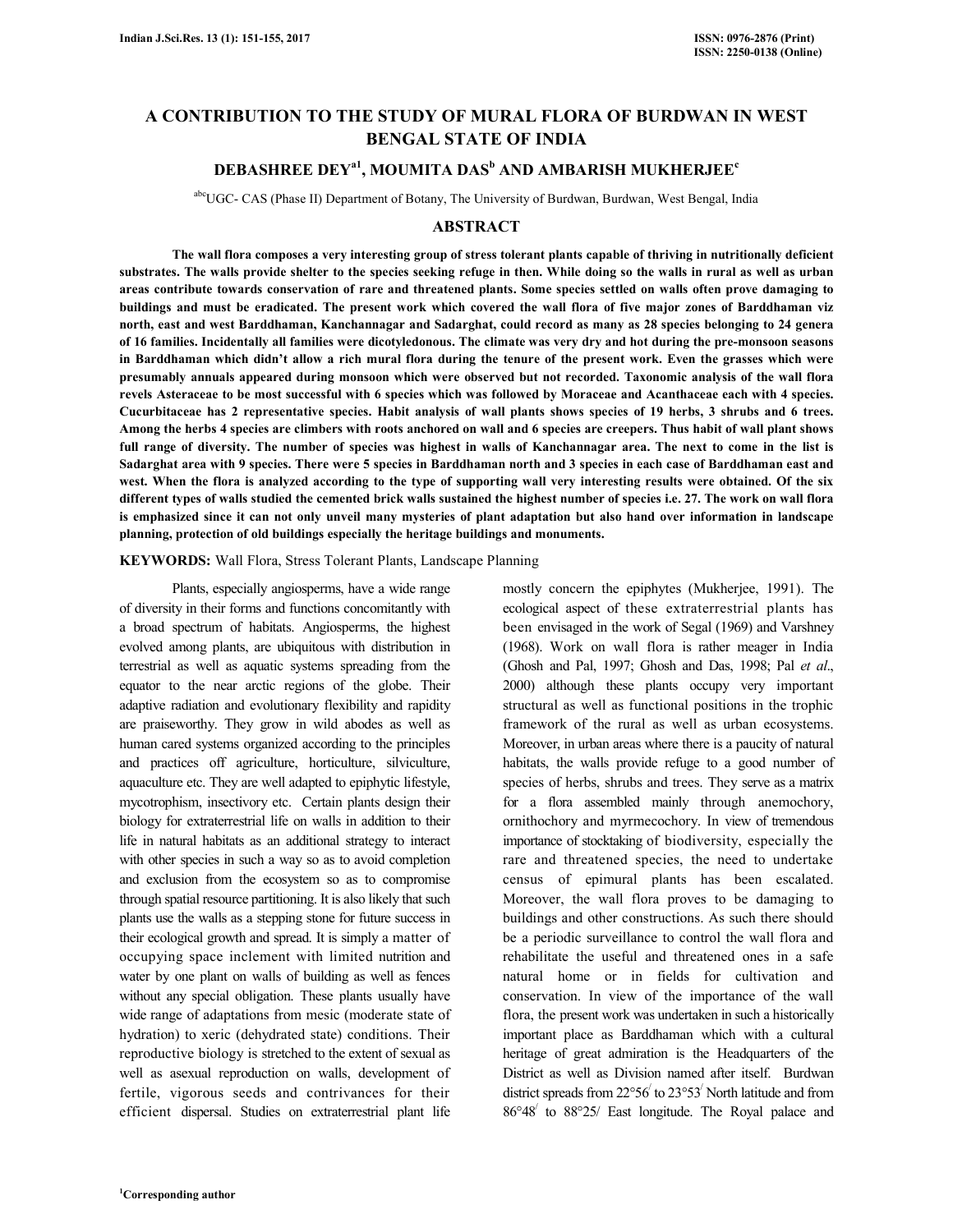gardens in Golapbag and Tarabag, Ramnabagan, age old temples and mosques, palatial buildings, trading centres, the peripheral rural settings have proved to be an optimum matrix nurturing unity in cultural diversity hand in hand with plant diversity of esteem. It is aptly called the Granary of West Bengal for its overwhelming virtues in production of rice.

#### **SOWING STUDY SITE WITH MAP**





#### **Study Site**

Burdwan district extends from  $22^{\circ}$  56' to  $23^{\circ}$ 53<sup> $\prime$ </sup> North latitude and from 86<sup>0</sup> 48 $\prime$  to 88<sup>0</sup> 25 $\prime$  East longitudes. Lying within Buudwan Division, the district is bounded on the north by Dumka (Jharkhanda State), Birbhum and Mursidabad, on the east by Nadia, on the South by Hooghly, Bankura and Purulia and on the west by Dhanbad district of Jharkhand State. The river Barakar froms the state boundary to the west; the Ajay separates Birbhum and Dumka to the north with exception of a portion of Katwa subdivision, the Damodar froms a Southern boundary with Purulia and Bankura districts, while Bhagirathi forms the main eastern boundary with a few exceptions. The maximum length from east to west is 280Km while the maximum breadth from north to south is 112Km. In shape the district resembles a hammer. The study area of the present work lies in Bardhhaman Sadar selecting localities in and around Burdwan-North, Bardhhaman-Kanchannagar area, Burdhhaman-Sadarghat area, Bardhhaman-East, Bardhhaman-West.

#### **MATERIALS AND METHODS**

 The present study was initiated in March 2015 and field studies were performed from time to time during the pre-monsoon season. Plants growing-on walls and fences of rural and urban regions of Bardhhaman were collected, processed for herbarium preservation and identified following standard methods involving dissection, description and reference to (fig 1 and 2) literature (Prain, 1903; Guha Bakshi, 1984; Bennet, 1987, Murti and Panigrahi,1999; Panigrahi and Murti, 1989), and the rest processed for herbarium preservation as voucher specimens following Jain and Rao (1977) and authentic specimens preserved in BURD, i.e. the Herbarium of the department of Botany of the University of Burdwan. The species have been arranged alphabetically with other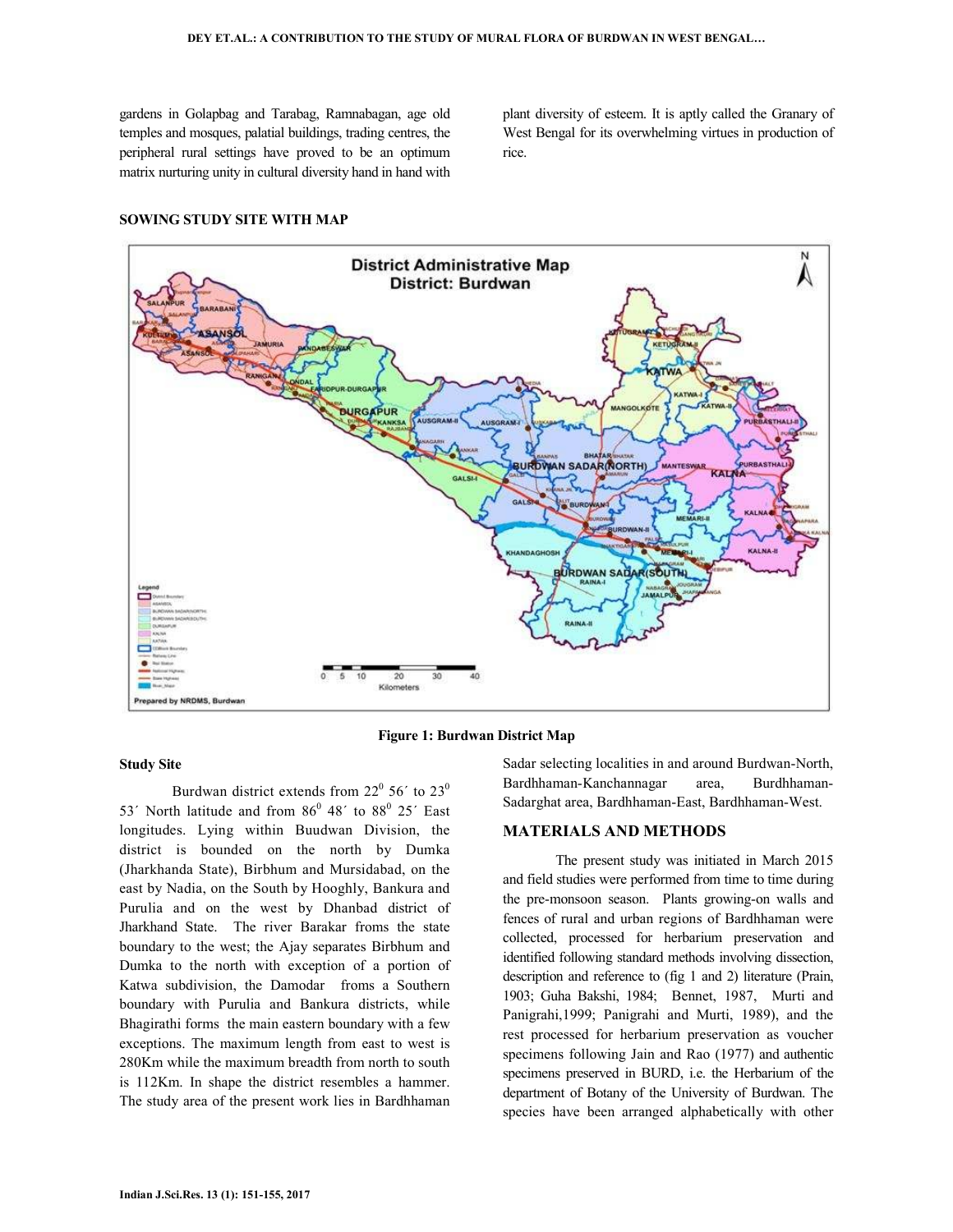necessary information pertaining to its family name, wall type, exact location of habitat on the wall etc. and put under the headings of respective data points, i.e. localities within the study site, i.e. Barddhaman.

### **RESULTS**

| S1                |                          | Family        | Attendance in study site |                |                          |                |                          | Prevalence       |
|-------------------|--------------------------|---------------|--------------------------|----------------|--------------------------|----------------|--------------------------|------------------|
| no.               | Name of the plant        |               | <b>BN</b>                | K              | <b>BS</b>                | BE             | BW                       | $(\% )$          |
| 1.                | Acalypha indica          | Euphorbiaceae | $\overline{a}$           | $+$            | L.                       | $\overline{a}$ | ÷,                       | 20 %             |
| $\overline{2}$ .  | Amaranthus viridis       | Amaranthaceae | $\blacksquare$           | $+$            | ÷,                       | $\blacksquare$ |                          | 20 %             |
| $\overline{3}$ .  | Andrographis paniculata  | Acanthaceae   |                          | $+$            | L.                       | $\overline{a}$ |                          | 20 %             |
| $\overline{4}$ .  | Argemone mexicana        | Papaveraceae  | ÷,                       |                | $+$                      | ÷,             |                          | 20 %             |
| 5.                | Azadirachta indica       | Meliaceae     | $\blacksquare$           | L,             | $+$                      | $\overline{a}$ |                          | 20 %             |
| 6.                | Barleria cristata        | Acanthaceae   | $\overline{\phantom{0}}$ | $+$            | $\overline{a}$           | ÷,             |                          | 20 %             |
| $\overline{7}$ .  | Blumea lacera            | Asteraceae    | $\blacksquare$           | $+$            | $\overline{a}$           | $\blacksquare$ | $\overline{a}$           | 20 %             |
| 8.                | Boerhaavia repens        | Nyctaginaceae | $\blacksquare$           | $+$            | ÷,                       | ÷,             | $\overline{a}$           | 20 %             |
| $\overline{9}$ .  | Cajanus scarabaeoides    | Papilionaceae | $\overline{a}$           |                | $\overline{a}$           |                | $+$                      | 20 %             |
| 10.               | Cayratia carnosa         | Vitaceae      | $\blacksquare$           | ÷,             | $+$                      | $+$            | L,                       | 40 %             |
| 11.               | Clerodendrum viscosum    | Verbinaceae   | $\overline{a}$           |                | $+$                      | $\overline{a}$ |                          | 20 %             |
| 12.               | Coccinia grandis         | Cucurbitaceae | $\overline{\phantom{a}}$ | ٠              | $\overline{a}$           | $\blacksquare$ | $+$                      | 20 %             |
| 13.               | Dentella repens          | Rubiaceae     | $\overline{a}$           | $+$            |                          |                |                          | 20 %             |
| 14.               | Eclipta alba             | Asteraceae    | $+$                      | $+$            | ÷,                       | $\blacksquare$ | $\overline{\phantom{0}}$ | 40 %             |
| $\overline{15}$ . | Ficus benghalensis       | Moraceae      | $\blacksquare$           | ٠              | $+$                      | $\overline{a}$ |                          | 20 %             |
| $\overline{16}$ . | Ficus hispida            | Moraceae      | $\blacksquare$           |                | $+$                      | $\blacksquare$ | $\blacksquare$           | 20 %             |
| 17.               | Ficus racemosa           | Moraceae      | $\blacksquare$           | $+$            | $\overline{\phantom{a}}$ | $\blacksquare$ |                          | 20 %             |
| 18.               | Ficus religiosa          | Moraceae      | $+$                      | ÷,             | $+$                      | $+$            | $^{+}$                   | $80\%$           |
| 19.               | Glinus oppositifolius    | Molluginaceae | $+$                      | $+$            | L.                       | $+$            |                          | 60 %             |
| 20.               | Gnaphalium polycaulon    | Asteraceae    | $\blacksquare$           | $+$            | ÷,                       | $\blacksquare$ | $\overline{\phantom{a}}$ | $20\%$           |
| 21.               | Hemigraphis hirta        | Acanthaceae   | $\blacksquare$           | $+$            | $+$                      | $\overline{a}$ |                          | 40 %             |
| $\overline{22}$ . | Oxalis corniculata       | Oxalidaceae   | $+$                      | $\overline{a}$ | $\overline{a}$           | $\overline{a}$ | ÷,                       | $\frac{1}{20\%}$ |
| $\overline{23}$ . | Parthenium hysterophorus | Asteraceae    | $+$                      | ÷,             | L.                       | $\overline{a}$ |                          | 20 %             |
| 24.               | Rungia parviflora        | Acanthaceae   | $\blacksquare$           | $+$            | $\overline{\phantom{a}}$ | $\overline{a}$ | L,                       | 20 %             |
| 25.               | Trema orientalis         | Ulmaceae      | $\overline{\phantom{a}}$ | $+$            | $\blacksquare$           | $\blacksquare$ |                          | 20 %             |
| $\overline{26}$ . | Trichosanthes cucumerina | Cucurbitaceae | $\blacksquare$           | $+$            | $\overline{a}$           | $\overline{a}$ | $\overline{\phantom{a}}$ | 20 %             |
| 27.               | Tridax procumbens        | Asteraceae    |                          | $+$            |                          |                |                          | 20%              |
| 28.               | Vernonia cinerea         | Asteraceae    | $\blacksquare$           | $+$            | $\blacksquare$           |                | $\blacksquare$           | 20 %             |

#### **Table 1: An account of prevalence of the plant Species in different walls.**

**Table 2: Species distribution on walls of different regions of Burddhaman** 

| <b>Serial No.</b> | /Data Point<br><b>Place</b> | Number of plant species<br>growing on wall |
|-------------------|-----------------------------|--------------------------------------------|
|                   | Barddhaman North            |                                            |
|                   | Barddhaman-Kanchannagar     |                                            |
| 3                 | Barddhaman -Sadarghat Area  |                                            |
|                   | Barddhaman - East           |                                            |
|                   | Barddhaman-West             |                                            |

# **DISCUSSION**

 The present work which covered the wall flora of five major zones of Barddhaman, viz. north-, east-

and west- Barddhaman, Kanchannagar and Sadarghat, could record as many as 28 species belonging to 24 genera of 16 families. Incidentally all the families were dicotyledonous. The number of species appears to be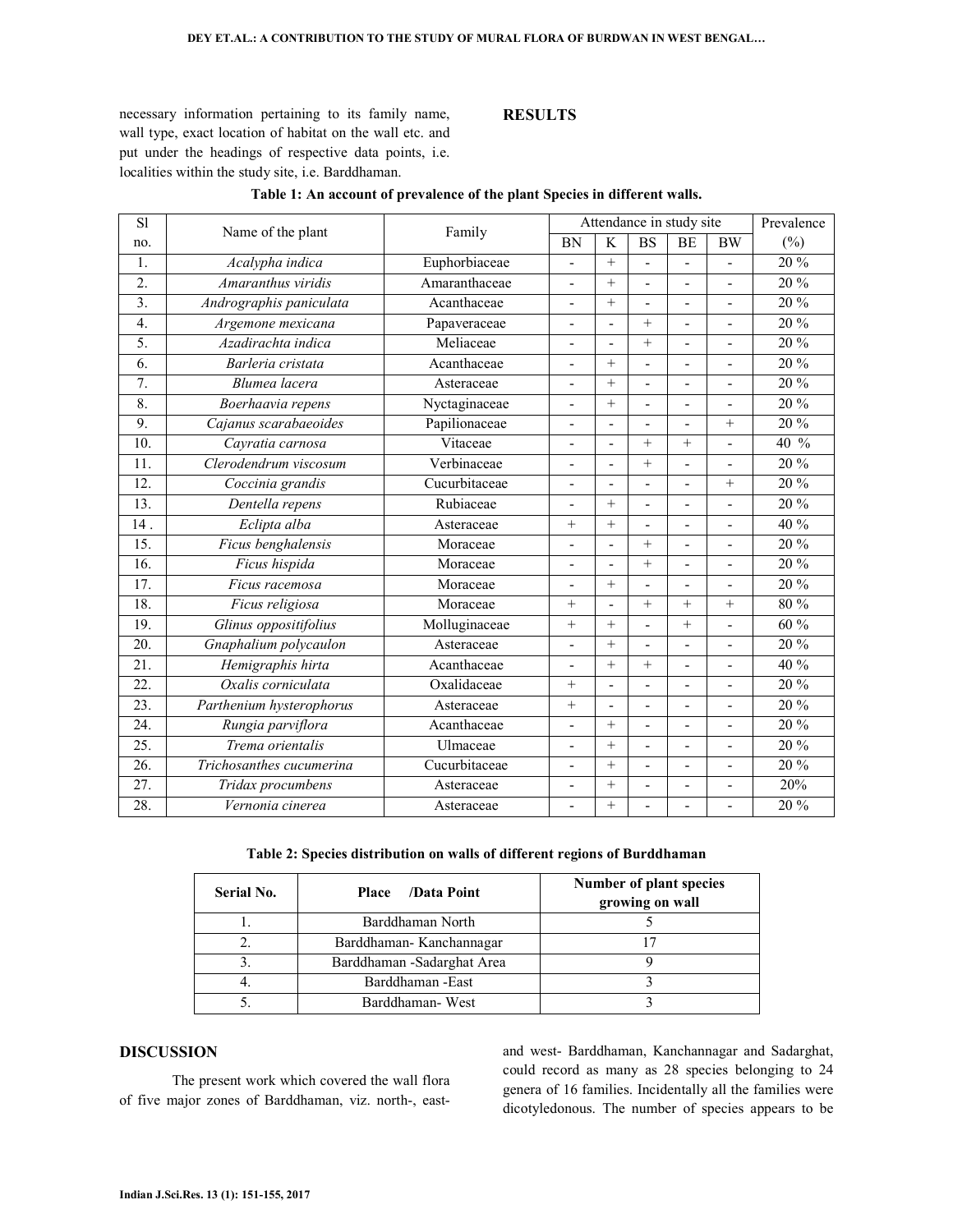quite low compared to the ruderal flora associated with the walls studied. The reasons are obvious. The climate was very dry and hot during the pre-monsoon season in Barddhaman which did not allow a rich mural flora. Even the grasses which were presumably annuals appeared during monsoon which were observed but not recorded.

The number of species was highest in walls of Kanchannagar area. The next to come in the list is Sadarghat area with 9 species. There were 5 species in Burdwan North and 3 species in each case of Barddhaman East and West (Tables 1 and 2).

 When the flora is analyzed according to the type of supporting wall very interesting results were obtained. Six different types of walls were studied of which cemented brick walls sustained the highest number of species i.e. 27.The walls made of brick, mud and lime could accommodate 4 species and simply mud walls and stone-brick walls sustained 3 species each. Other two types of walls, i.e. brick wall and mud-brick wall supported on species each. Since the muds were wall supported on species each. Since the muds were compact, dry and impervious the plants were incapable of settling on walls. Only the highly xeric species like *Ficus religiosa, F. racemosa, F. bengalensis* and *F. hispida* were capable of thriving under such stressful habitats*. Ficus* was the most successful among all the genera recorded in the present work by virtue of its four species. The cemented brick walls were mostly old with cracks and porosity due to sand mixed with cement. The conditions thus were suitable for 27 species in procuring retained water and moisture and aeration in walls (Table 1). quite low compared to the ruderal flora associated with<br>the walls studied. The reasons are obvious. The climate<br>was very dry and hot during the pre-monsoon season in<br>Barddhaman which did not allow a rich mural flora.<br>Even when the missel of material of the missel of the missel of the plants species of the plants species of the missel of the missel of the missel of the missel of the missel of the missel of the missel of the missel of the mis DEY ET.AL.: A CONTIGUENTION TO THE STUDY OF MURAL FLORA OF BURBWAS INVESTIBENTAL...<br>
Simple reduced The reasons are obvious. The climate<br>
under the final pairs of wall plants show<br>
under the reasons are obvious. The climat



**Figure 2: Prevalence categories of species composing wall flora** 

Taxonomic analysis of the wall flora revals Asteraceae to be most successful with 6 species which was followed by Moraceae and Acanthaceae each with with 4 species. Cucurbitaceae had 2 representative species. Each of the remaining 12 families was represented by a single species.

19 herbs, 3 shrubs and 6 trees. Among the herbs four species are climbers with roots anchored on walls and six species are creepers. Thus habit of wall plants shows full range diversity. species of<br>the herbs four<br>l on walls and<br>ll plants shows<br>the concerned<br>species were<br>utilization of<br>could be seen

When prevalence values of the concerned species were considered no less than 23 species were very preferential as evident from their utilization of 20% of the wall types. Only three species to occupy 21-40% of the wall types which speaks of their broader ecological amplitude. Only one species each showed their efficiency to use 41-60% (Glinus *oppositifolius*) and 61-80% (*Ficus religiosa Ficus* ) of the different wall types studied. Thus these species are rather more non-selective than majority of the species. rather more non-selective than majority of the species.<br>Interestingly no totally indifferent species (81-100% prevalence value) could be recorded. 40% of the wall types which speaks of ecological amplitude. Only one species their efficiency to use 41-60% (*Glinus* 

### **CONCLUSION**

The wall flora composes a very interesting group of stress tolerant plants capable of thriving in nutritionally deficient substrates. The walls provide shelter to the species seeking refuge in them. While doing so the walls in rural as well as urban areas contribute towards conservation of rare and threatened plants. The tree species settled on walls often prove damaging to buildings and must be eradicated. Work of this kind can afford opportunity to formulate strategies for conservation of rare and useful species in one hand and work out strategies for weed control other hand. Extensive studies are thus needed for a better understanding of the biology of the biology of the wall plants since they might have several benevolent implications still not known to us. shelter to the species seeking refuge in them. While doing so the walls in rural as well as urban areas contribute towards conservation of rare and threatened plants. The tree species settled on walls often prove damaging her hand. Extensive studies are thus needed for a<br>tter understanding of the biology of the biology of the<br>all plants since they might have several benevolent<br>plications still not known to us.<br>**EFERENCES**<br>Itay V., Özyigit I

### **REFERENCES**

- Altay V., Özyigit I. and Yarci C., 2010. Urban ecological characteristics and vascular wall flora on the Anatolian side of Istanbul, Turkey. Maejo International Journal of Science and Technology, **4**(3): 483-495. on the Anatolian side of Istanbul, Turkey.<br>
o International Journal of Science and<br>
nology, 4(3): 483-495.<br>
R., 1987. Name changes in flowering<br>
s of India and adjacent regions. – Triseas
- Bennet S. S. R., 1987. Name changes in flowering plants of India and adjacent regions Publishers, Dehradun.
- Brandes D., 1995. Flora of old town centres in Europe. In: Skupp H, Numata M, Huber A (eds),Urban Ecology as the Basis of Urban Planning, SPB Academix Publishing, Amsterdam, M, Huber A (eds),Urbaı<br>of Urban Planning, SPI<br>Amsterdam, pp. 49-58.
- Brandes D., 2002. Some remarks on the flora of walls and ruins in eastern Crete, Elektron.Veröff.: and ruins in eastern Crete, Elektron. Veröf<br>http://opus.tu-bs.de/opus/volltexte/2002/291.